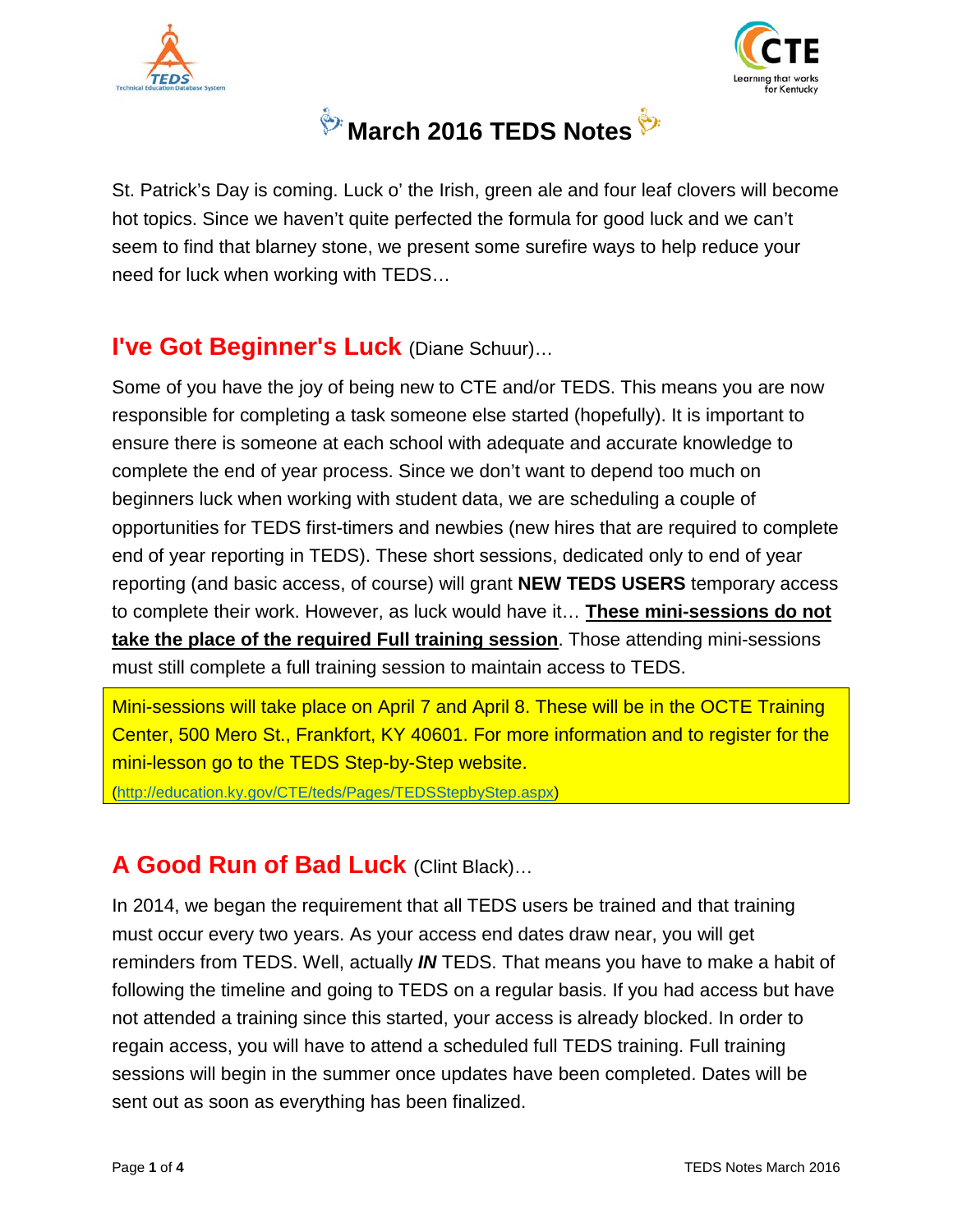



**Bad Luck** (Harold Melvin and the Blue Notes)…

**Any user who has not logged in to TEDS for 120 days or more is currently locked out.** This should not be an issue as long as you remember to follow the TEDS timeline on the **[Step-by-Step website](http://education.ky.gov/CTE/teds/Pages/TEDSStepbyStep.aspx)** [\(http://education.ky.gov/CTE/teds/Pages/TEDSStepbyStep.aspx\)](http://education.ky.gov/CTE/teds/Pages/TEDSStepbyStep.aspx).

If you have already experienced the lockout and requested access, we have been understanding and even attempted a bit of levity in the response emails while addressing this very serious issue of not following TEDS data security protocols. Please do not take this levity as a "pass". We all have a responsibility to maintain the security of our student data. Your account being locked out is evidence of not living up to that responsibility. Don't run the risk of bad luck coming your way. The TEDS website has timelines, instructions, monthly newsletters and updates all designed to keep you abreast of changes and other requirements that can help prevent security lockouts. Create your own luck. Bookmark the TEDS website and set reminder to check it regularly. [\(http://education.ky.gov/CTE/teds/Pages/default.aspx\)](http://education.ky.gov/CTE/teds/Pages/default.aspx)**.**

Just to make sure we don't push our luck, there is one other change in security: **Password time limits**. You will be required to change your password every 180 days (that's 6 months for those counting). You cannot repeat any previously used password and the new password strength requirements will remain. That means the new password must contain at least one upper and lower case letter, at least one number, at least one special character and be between 8 and 32 characters in length. No spaces.

# **With a Little Luck** (Wings)…

Luck is fickle. It can come in handy in some of those "when all else fails" moments but it can't be counted on. Let's face it; it's like trying to smell the color 9. Luck stresses the need for, well… proper communication.

As a high school, ATC or CTC that shares students, are you communicating with each other? Are you asking the right questions? Are you sharing the correct information? Don't depend on luck to get everything right for your students. Talk to your partners in education…

# **Lucky to Be Here** (Montgomery Gentry)…

Do you plan to offer your students new and amazing pathways and opportunities? Does that plan include ideas to offer new career pathways that are not already in your TEDS? Do you want everyone to know about your plans? Page **2** of **4** TEDS Notes March 2016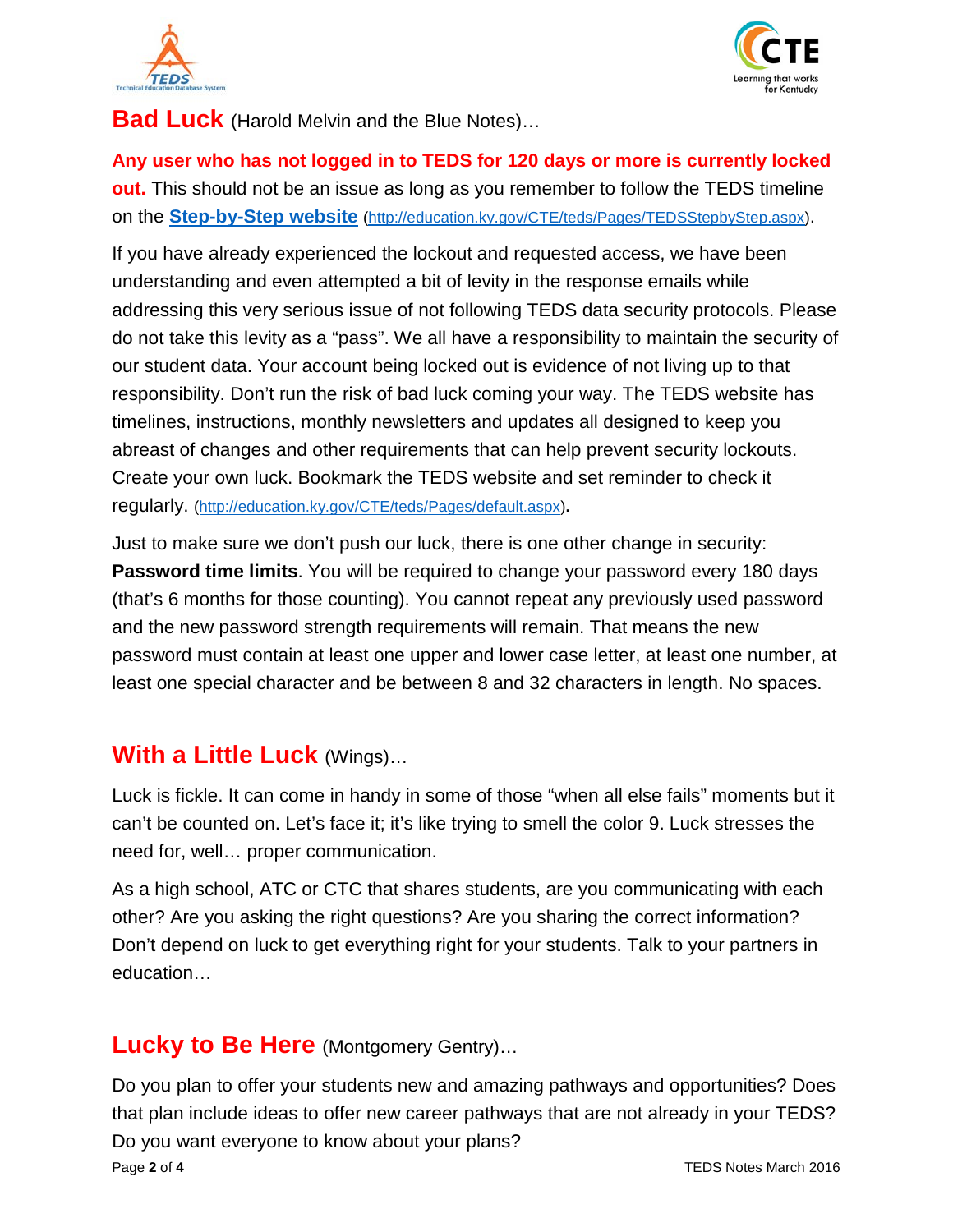



We can help! Follow our foolproof guide and you will amaze your friends and coworkers. Look at the **[CTE Program Areas](http://education.ky.gov/CTE/ctepa/Pages/default.aspx)** [\(http://education.ky.gov/CTE/ctepa/Pages/default.aspx\)](http://education.ky.gov/CTE/ctepa/Pages/default.aspx) for the Individual **Program of Studies by Program Area** to see what is available.

If you want to offer something more, check out the **Career Pathway Request Guidance** on the same page (2016-2017 version coming soon). Check it out. Make good choices. Get your kids properly placed in approved pathways.

Remember: Don't let your completers feel lucky to be there. Make sure your pathways, courses and credits are accurate and approved.

### **Good Luck Charm** (Elvis Presley)…

2015-2016 is a data cleanup year. Along with verifying federal indicators, you should be confident about your terminations.

If you got lucky, you haven't lost any students to transfer or dropout so far this year. If you did have students leave their home school, they will need to be terminated in TEDS. Terminations must be done **in TEDS** under each pathway on the Termination Screen.

#### **STUDENTS ARE ONLY TERMINATED WHEN THEY LEAVE THEIR HOME HIGH SCHOOL**

- $\div$  You are required to terminate active and inactive students that fall into one of the categories below.
	- 12th Grade Preparatory Students **that Graduate** are terminated as either:
		- ♦ **Completer and HS Graduate** (Completed 4 credits in one pathway)
		- ♦ **Graduated w/o Completing** (Completed less than 4 credits in one pathway)
	- 12th Grade Preparatory Students **that do not Graduate,** fall into one of these categories:
		- ♦ **Dropped Out** (Terminate them as Leaver/Dropout)
		- ♦ **Transferred** out of their home high School (Terminate them as Transfer)
		- $\bullet$  Coming back in 16-17 (Change them to 11<sup>th</sup> Graders on the termination screen in TEDS and **do not terminate them**)
	- U**nderclassmen that drop out or transfer** from their home high school.
		- ♦ **DO NOT TERMINATE UNDERCLASSMEN THAT ARE RETURNING TO THEIR HOME HIGH SCHOOL**

Don't depend on good luck charms for the accuracy of your TEDS data. Terminate responsibly and accurately.